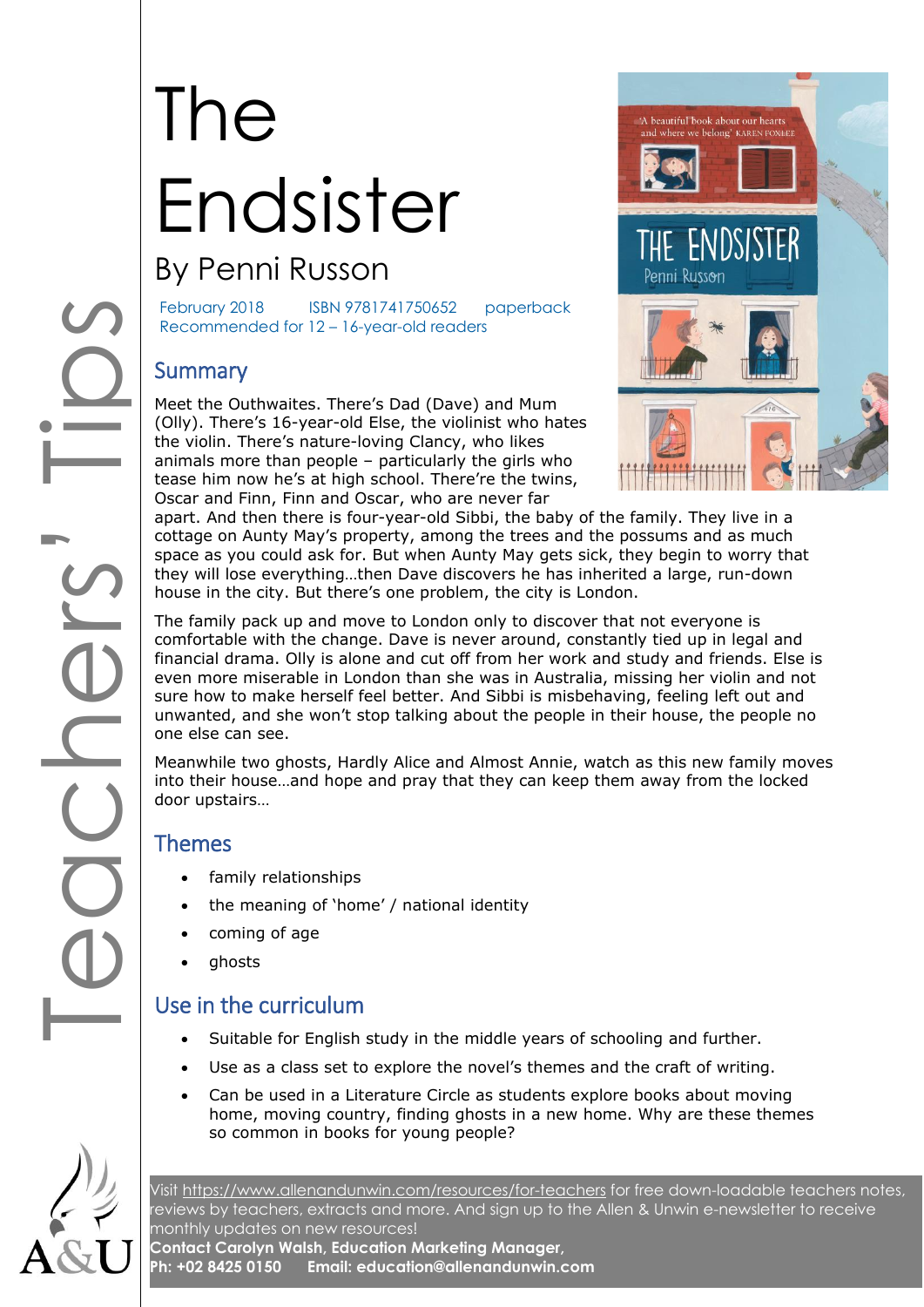# In the classroom…



#### **Other books on similar themes**

*Danny Allen Was Here* by Phil Cummings, illustrated by David Cox. Pan Macmillan Australia 2007

The challenges of a farming life force a family to move.

*Eleanor, Elizabeth* by Libby Gleeson. Angus & Robertson Publishers 1984 An oldie but goodie. A girl discovers a feeling of wholeness and belonging in a new place by learning about her grandmother's life.

*Six Impossible Things* by Fiona Wood. Pan Macmillan Australia 2010 Moving into an inherited house after his father becomes bankrupt, Dan eventually learns to feel at home in his new circumstances.

*The Other Side of Summer* by Emily Gale. Random House Australia 2016 After a son dies in a London terrorist attack, an English family moves to Australia. Major theme is moving through the stages of grief.

*The Green Laurel* by Eleanor Spence, illustrated by Geraldine Spence. Oxford University Press 1963

Set in Australia, the daughter in an itinerant family learns that 'home is where the heart is'. CBCA Children's Book of the Year.

[Introduces a historical dimension to the study of Australian literature for young people. Eleanor Spence earned an Order of Australia for her contributions to Australian literature for young people. As the *Sydney Morning Herald* wrote in her obituary, 'Spence (made) an outstanding contribution … in a pioneering career spanning five decades and entertaining generations of young people. Her work helped shape the direction of children's literature in Australia.']

<https://kidsbookswithoutborders.wordpress.com/book-lists/>

An interesting website for 'third culture kids' - the children of families that move around the world. Most of the recommended books are picture books for young children, but students could browse the reviews on this website to add to a discussion about why so many books for young people are set around the problems of moving house.

# Style

*The Endsister* pushes many of the conventions of children's fiction, in the process creating a thoroughly compelling story with loads of unexpected twists and turns. Its moving exploration of friendship, learning to be yourself and navigating family dynamics during a period of change is overlaid with a thrilling gothic subplot involving teenage ghosts trapped in the house and something, possibly ominous, behind a locked door that hasn't been opened for a century.

The novel's poetic turn-of-phrase and dreamy sequences fit beautifully with its primarily first person alternating narrative voices. This unusual choice of 'voice' increases the sense of intimacy between reader and characters (as we are invited deep inside the heads of Else, Clancy and Sibbi), while the use of present tense heightens the novel's sense of supernatural mystery.

# Comprehension questions

- Why does Clancy want to leave the Natural History Museum suddenly? (page 111)
- What do you think Else means when she says she is 'a song trapped in a chest in a cage in a city. That's who I am without my violin.' (page 160)
- How does Lev Starman help Else to love playing the violin again?

*(cont. over page)*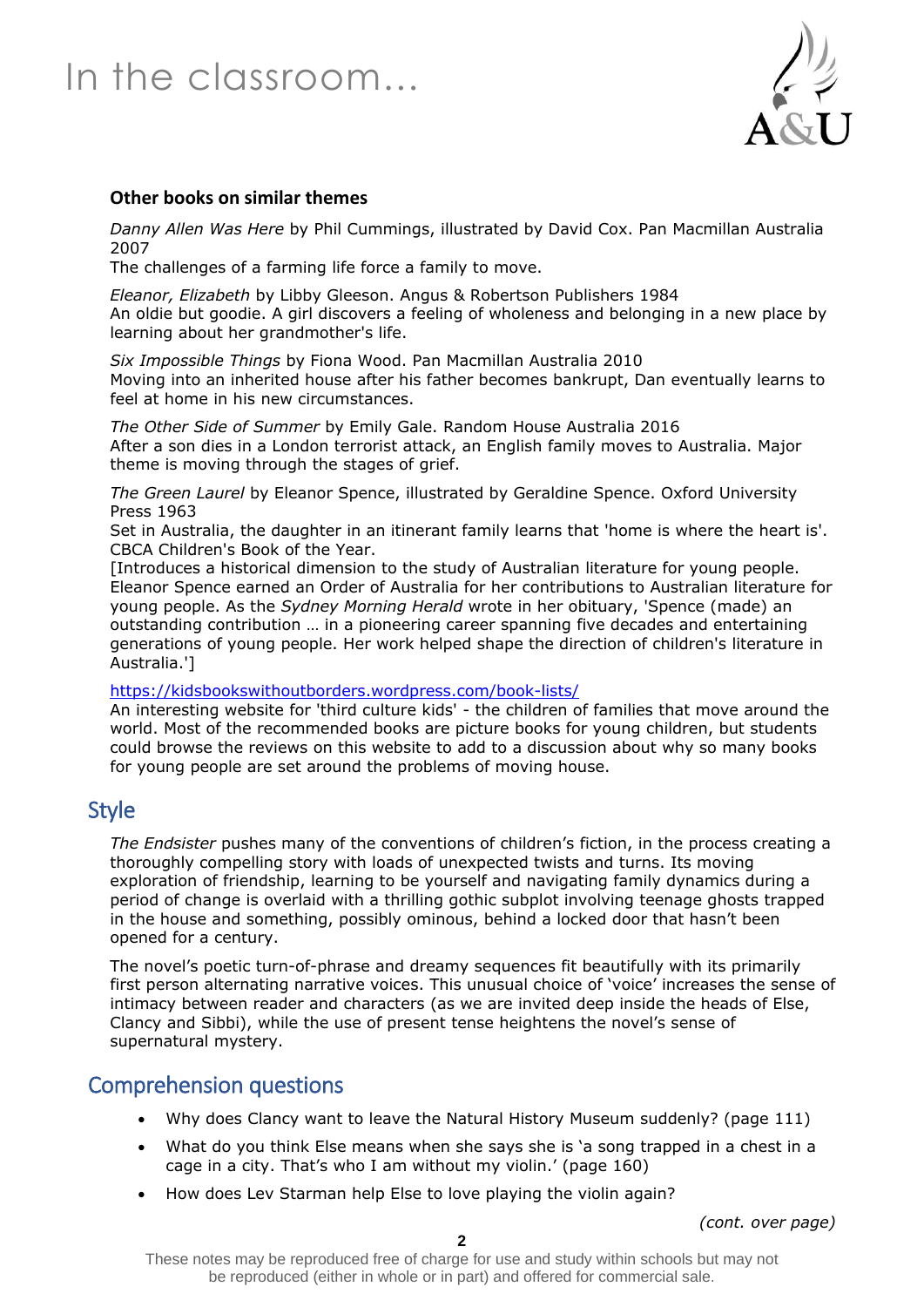# In the classroom…



- Why was the spirit of Beatrix Elizabeth Rose Outhwaite so unhappy?
- What do you think happens to the spirits of Almost Annie, Hardly Alice and Beatrix when they pass through the front door at the end of the story?
- Explain what you think the last sentence in the book means, 'A story that ends where it begins: a story about coming home.' (page 242)

#### **Extension:**

• Read the chapter describing the dream of each living member of the Outhwaite family over one evening. (pp 167-170) Choose one or two dreams and explain what you think they tell you about that character.

# Discussion questions and activities

#### **Prologue**

- What is a prologue?
- Why do you think authors choose to include a prologue in a book?
- Re-read *The Endsister*'s prologue and describe the mood that it sets.
- What words in the prologue are particularly good at setting that mood?

#### **Chapter 1 - Sibbi:**

• Does the mood in this chapter change from that of the prologue? Can you find any similarities in mood between this chapter and the prologue?

#### **Alternating points-of-view**

- The story is told from three distinct points-of-view: Else, Clancy and Sibbi, as well as Hardly Alice and Almost Annie's shared point-of-view. Why do you think Penni Russon chose to tell her story this way? What do you like about this approach and is there anything you don't like?
- Re-tell the story from the point-of-view of one of the other Outhwaites, Olly, Dave, Finn or Oscar.

### **Tense**

- What tense is *The Endsister* written in?
- Try re-writing a section of the story in past tense and describe how the way we read the story might change.

### **Characterisation**

- Choose three adjectives to describe Else, Clancy and Sibbi.
- Now find a scene in the book to illustrate each word you chose. For instance, if you chose the word 'confused' for Else describe a scene or scenes in the novel where she demonstrates her confusion.

#### **Language study**

*'Soon,' says Hardly Alice ... 'How much longer, Mama?' Sibbi asks. 'Soon,' says Olly.* (pp 58-59)

• Discuss the effect that repetition, imagery and contrast of scene have in this passage.